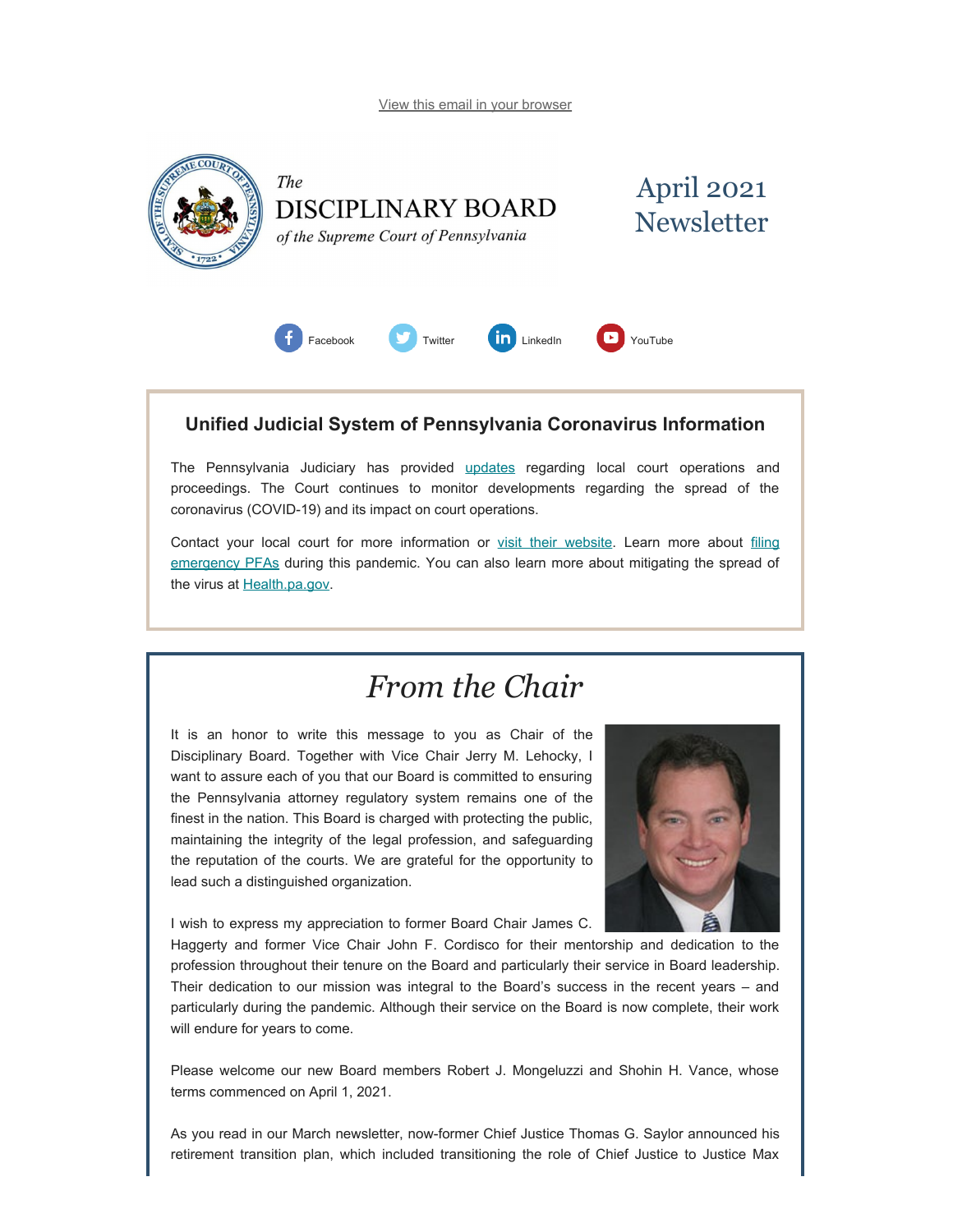Baer effective April 1, 2021, while maintaining his status as a Justice of the Supreme Court until his retirement in December. I thank Justice Saylor for his distinguished service on the Supreme Court for the past 23 years and for his dedication and commitment serving as Chief Justice since 2015. Chief Justice Baer has been a distinguished member of the bench for more than three decades. I congratulate Chief Justice Baer on his new leadership role. It is an honor to serve as Disciplinary Board Chair under such an esteemed bench.

Our Well-Being section of this newsletter focuses on [Well-Being Week in Law](https://lawyerwellbeing.net/lawyer-well-being-week/) which will be held the week of May 3. We encourage all of our readers to participate in the events which will focus on physical, spiritual, occupational & intellectual, social, and emotional well-being. After the events of the past year, we all could use a reminder to focus on our well-being.

Stay well, Jack P. Goodrich Board Chair



# *Reinstatement Granted*

**March 2021**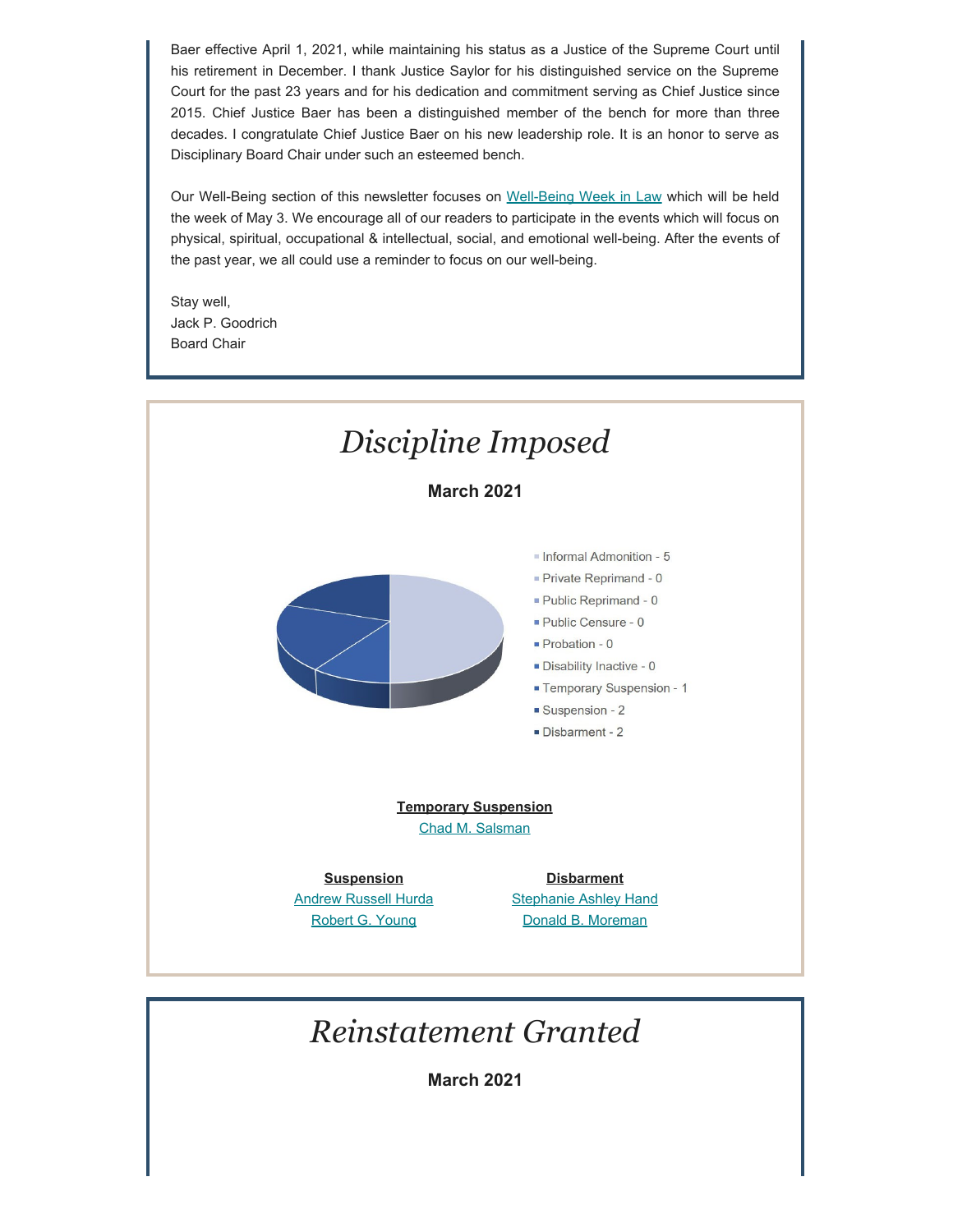

**From Inactive [Jeffrey Michael Parrella](https://www.padisciplinaryboard.org/for-the-public/find-attorney/attorney-detail/201946)** [Shonu Verma](https://www.padisciplinaryboard.org/for-the-public/find-attorney/attorney-detail/93303)

**From Administrative Suspension** [Paul Joseph Berks](https://www.padisciplinaryboard.org/for-the-public/find-attorney/attorney-detail/90694) [Robin Lynne Cohen](https://www.padisciplinaryboard.org/for-the-public/find-attorney/attorney-detail/48165) [Allyson Filipps](https://www.padisciplinaryboard.org/for-the-public/find-attorney/attorney-detail/209751) [Koji Francis Fukumura](https://www.padisciplinaryboard.org/for-the-public/find-attorney/attorney-detail/73831)

**From Suspension** [Benjamin Hart Perkel](https://www.padisciplinaryboard.org/for-the-public/find-attorney/attorney-detail/308095)

*Note: The above-listed reinstatements reflect only those granted by Supreme Court Order. An attorney listed above whose current license status does not reflect reinstatement has yet to submit the fees necessary to finalize reinstatement.*

# *Upcoming Public Proceedings*

We encourage you to observe our public disciplinary and reinstatement hearings, oral arguments, and public reprimands on the [Board's YouTube channel.](https://www.youtube.com/channel/UC7Rzfgcm91b2y3TRTXAViHw) View "Upcoming Public Proceedings" at the bottom of the Board's home page, [www.padisciplinaryboard.org.](https://www.padisciplinaryboard.org/)

> May 3 - Clarence E. Allen - Disciplinary Hearing May 10 - Douglas Carl Dorsey - Reinstatement Hearing May 18 - William P. Fedullo - Disciplinary Hearing May 19 - William P. Fedullo - Disciplinary Hearing TBD - Paul Christopher Dougherty - Public Reprimand

*Proceedings are scheduled to begin at 9:30am unless otherwise noted.*

## *Vacancies*

The Supreme Court of Pennsylvania is aided by select boards, committees, commissions, and councils consisting of more than 180 appointed volunteers - most, but not all, are lawyers and judges. The panels have a wide range of responsibilities and functions. Some make recommendations to the Court for amendments, revisions, or simplification of court procedural rules. Others regulate the practice of law, oversee continuing legal education for lawyers, and administer funds to assist individuals unable to pay for legal services. Still others advise on keeping the courts free of bias and discrimination and on long-range planning.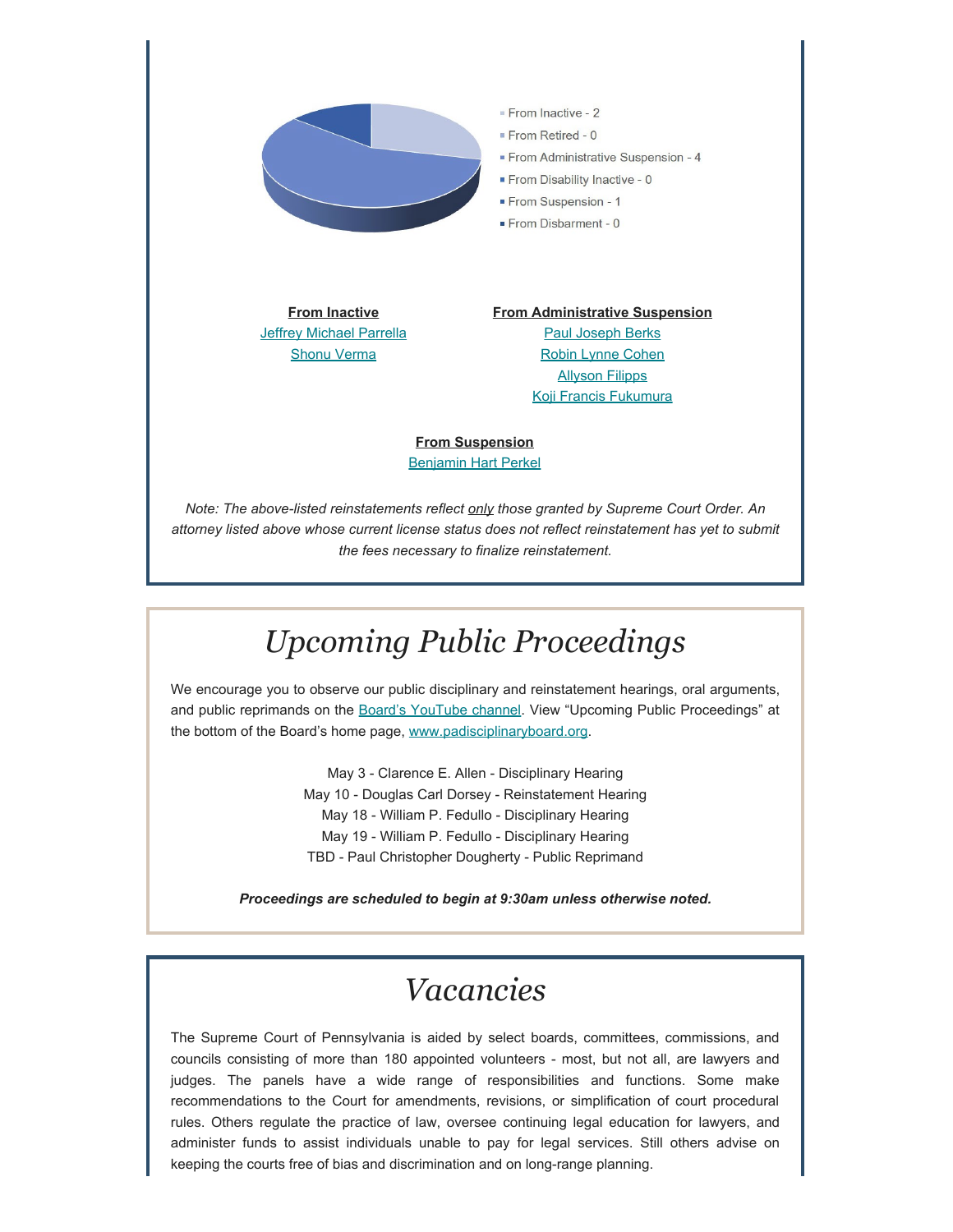**There are currently vacancies on the following panels:**

- [Appellate Court Procedural Rules Committee](http://www.pacourts.us/courts/supreme-court/committees/rules-committees/appellate-court-procedural-rules-committee)  There is **one** position available. Applicants should be knowledgeable about the Pennsylvania Rules of Appellate Procedure and be experienced in state appellate practice in Pennsylvania.
- [Civil Procedural Rules Committee](http://www.pacourts.us/courts/supreme-court/committees/rules-committees/civil-procedural-rules-committee) There is **one** position available. Applicants should be knowledgeable about the Pennsylvania Rule of Civil Procedure and be experienced in state civil practice in Pennsylvania.

#### **Application Instructions**

If you would like to be considered to serve on a board, committee, advisory group, or related independent entity, email the [application](http://www.pacourts.us/assets/files/setting-1943/file-58.pdf?cb=178bf0), cover letter, resume, and other pertinent information expressing your reasons of interest to [SCApplications@pacourts.us](mailto:SCApplications@pacourts.us). Click [here](http://www.pacourts.us/courts/supreme-court/committees/) for more application information.

### **Applications are due by April 30, 2021**

### *Rules*

#### **Board of Law Examiners Adopts Uniform Bar Examination**

The Pennsylvania Board of Law Examiners has [announced that it will begin administering the](https://www.pabarexam.org/bar_exam_information/UBEInfo.htm) [Uniform Bar Examination \(UBE\)](https://www.pabarexam.org/bar_exam_information/UBEInfo.htm) beginning with the July 2022 bar exam. It has also published a [Notice of Proposed Rulemaking](https://www.pabarexam.org/pdf/Pa._Bulletin_Notice.pdf) (NPR), proposing to adopt a new [Rule 206 of the Pennsylvania](https://www.pabarexam.org/pdf/Annex%20A%20(003).pdf) [Bar Admission Rules](https://www.pabarexam.org/pdf/Annex%20A%20(003).pdf) to provide for admission by transfer of a UBE score from a jurisdiction other than Pennsylvania. The NPR appeared in the [March 26, 2021 edition of the Pennsylvania Bulletin](http://www.pacodeandbulletin.gov/secure/pabulletin/data/vol51/51-13/51_13_cts.pdf) at 51 Pa.B. 1649 (3/26/21). The content of the current [Rule 206](https://www.pabarexam.org/bar_admission_rules/206.htm) will be transferred to a new Rule 207.

The new rule will state that an applicant for licensure by transfer must pass the UBE at the minimum passing score set by the Board, which is currently 272. Applicants seeking admission to the bar by UBE transfer score must submit a score no older than 30 months from the first day of the UBE administration for which they seek to transfer the score. They must also satisfy the requirements of [Rule 203](https://www.pabarexam.org/bar_admission_rules/203.htm), including paragraphs (a) (academic qualifications), (b)(2) (character and fitness), and proposed amendment (b)(3) (satisfactory completion of the MORE).

Conforming amendments to several other Bar Admission Rules are set forth in the [Annex](https://www.pabarexam.org/pdf/Annex%20A%20(003).pdf) to the NPR.

Comments may be submitted until **May 27, 2021** to:

Pennsylvania Board of Law Examiners Attn: Counsel to the Board 601 Commonwealth Avenue, Suite 3600 P.O. Box 62535 Harrisburg, PA 17106-2535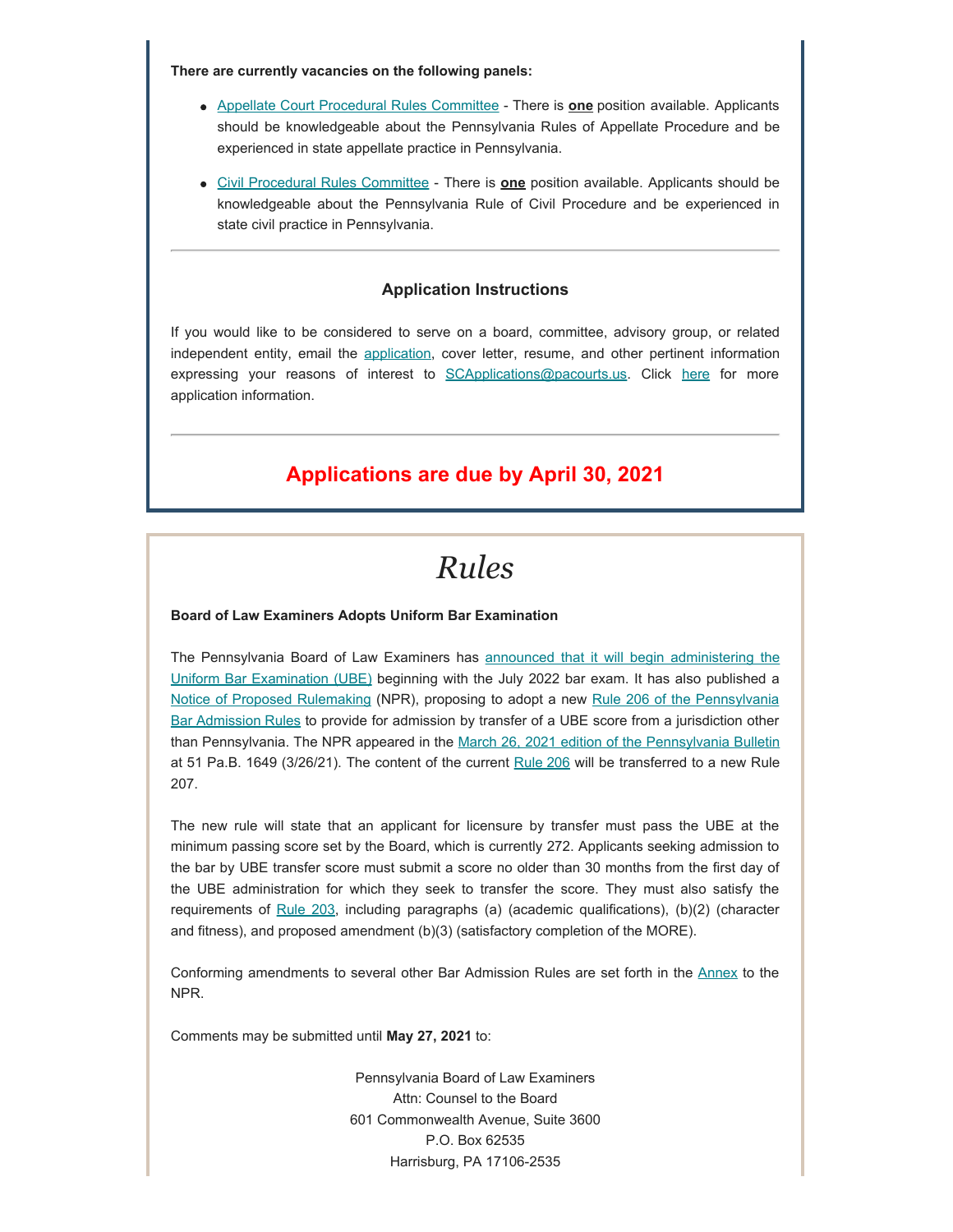### **Board Proposes Rule Changes on Advertising, Communications About Services**

As presented in the March edition of this newsletter, the Disciplinary Board proposed [amendments](http://www.padisciplinaryboard.org/news-media/news-article/1385/board-proposes-rule-changes-on-advertising-communications-about-services) to Rules 7.1, 7.2, 7.3, 7.4, 7.5, and 7.7 of the Pennsylvania Rules of Professional Conduct, addressing communications about legal services, advertising, solicitation, fields of practice, firm names, and other matters.

Comments may be submitted until **May 21, 2021** to:

The Disciplinary Board of the Supreme Court of Pennsylvania 601 Commonwealth Avenue, Suite 5600 PO Box 62625 Harrisburg, PA 17106-2625 Fax: (717) 231-3381 Email: DBoard.Comments@pacourts.us

# *Disciplinary Board News*

**Former Board Chair & Vice-Chair Leave Board after Completing Terms of Service** 

After each completing two terms of service, Former Board Chair, [James C. Haggerty, Esquire](https://www.padisciplinaryboard.org/news-media/news-article/1405/james-c-haggerty-esq-former-board-chair-leaves-board-after-completing-terms-of-service), and Former Board Vice-Chair, [John F. Cordisco, Esquire,](https://www.padisciplinaryboard.org/news-media/news-article/1404/john-f-cordisco-esq-former-board-vice-chair-leaves-board-after-completing-terms-of-service) have left the Board after expiration of their second terms.



### **Disciplinary Board Issues Annual Report**

The Disciplinary Board has released its [Annual Report for 2020](https://www.padisciplinaryboard.org/Storage/media/pdfs/20210311/184227-2020annualreport.pdf). A few highlights from the report:

2020 saw the retirement of long-serving Chief Disciplinary Counsel Paul J. Killion, and the beginning of the service of his replacement, Thomas J. Farrell, who was recently [honored](https://www.padisciplinaryboard.org/news-media/news-article/1392/chief-disciplinary-counsel-thomas-j-farrell-admitted-to-american-college-of-trial-lawyers) [as a fellow of the American College of Trial Lawyers.](https://www.padisciplinaryboard.org/news-media/news-article/1392/chief-disciplinary-counsel-thomas-j-farrell-admitted-to-american-college-of-trial-lawyers)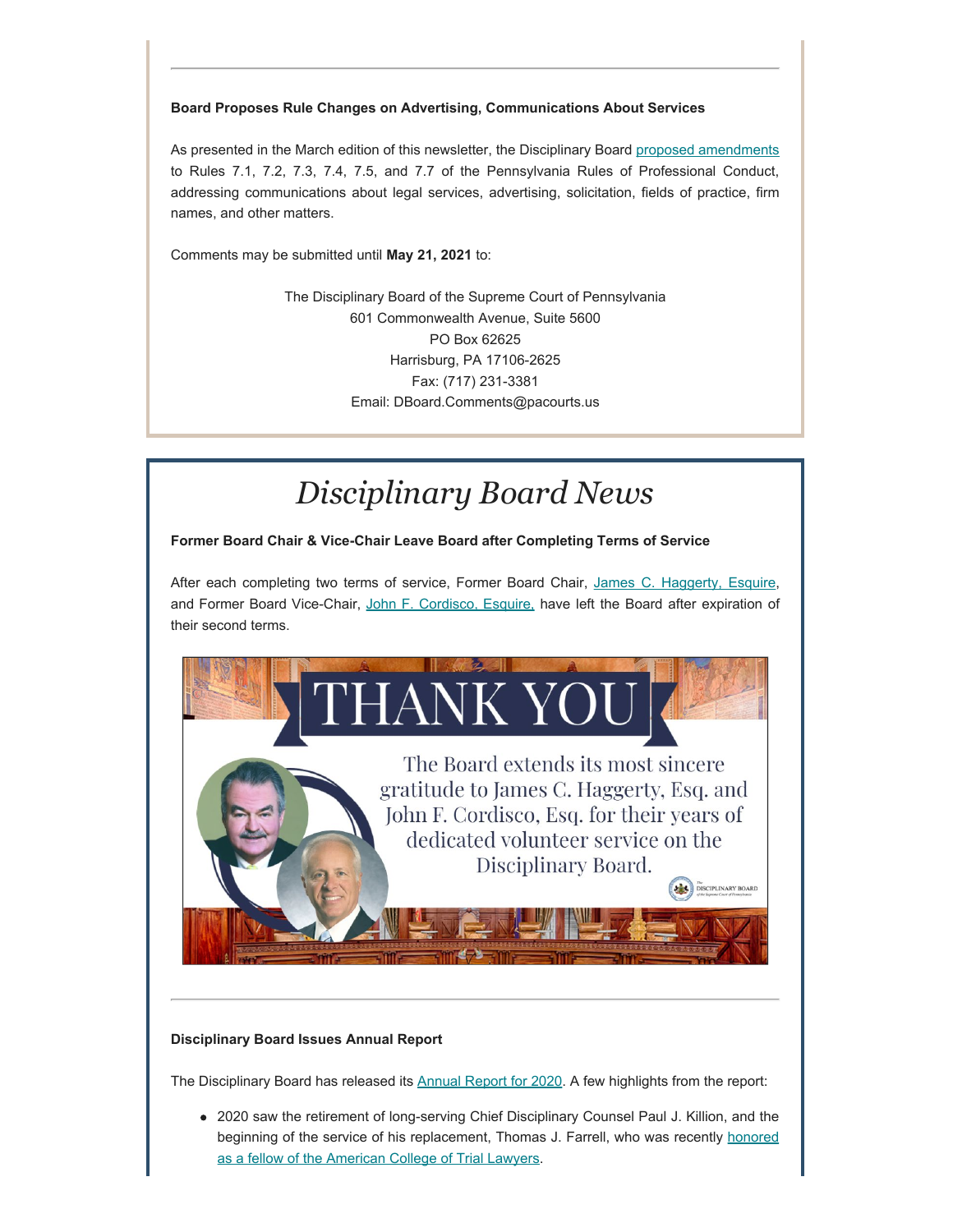- Due to the COVID-19 pandemic, the Disciplinary Board moved to remote technology for day-to-day operations and events such as hearings, arguments, reprimands, and Board meetings. The Board conducted and streamed to the public 16 hearings, 6 oral arguments, 10 public reprimands, and 1 hearing on a petition to dissolve temporary suspension.
- The Board received 18% fewer complaints than in 2019.
- Discipline was imposed in 148 cases, down by 30% from 211 in 2019. The average number of cases from 2016 to 2018 was 162, however, only 9.4% more than 2020.
- Over 76,000 attorneys received attorney registration notices. Of these, only 374 failed to complete registration and were placed on administrative suspension, the smallest number in recent history.
- Exactly 1,000 new attorneys were admitted to practice in Pennsylvania.
- The Board now has smartboards in three offices (Philadelphia, Pittsburgh, and most recently Trooper) with access to a fourth at the Pennsylvania Judicial Center in Harrisburg. These boards allow videoconferencing for hearings, and also the presentation of evidence and witnesses by both the Office of Disciplinary Counsel (ODC) and the Respondent, or their Counsel.
- The Board has developed the Case Research Collection (CRC), a repository of public and private discipline and reinstatement matters currently incorporating matters from the past five years. The system is under testing by the ODC. The Board is preparing the release of the CRC to the public by way of the Board's website. Users will be able to search cases by discipline imposed, rule(s) violated, and keyword, among many other criteria.
- In 2020, the ODC opened 3,652 complaints and closed 4,026.

# *CDC Corner*

#### **The Judicial Role in Regulating Attorney Conduct**

In January, the South Carolina Supreme Court issued a public reprimand for misconduct in a dispute regarding an estate. (In the Matter of Lisa Fisher, Respondent, [Appellate Case No. 2020-](https://law.justia.com/cases/south-carolina/supreme-court/2021/28006.html) [0000226\)](https://law.justia.com/cases/south-carolina/supreme-court/2021/28006.html) Ms. Fisher, admitted pro hac vice in South Carolina, had filed "a series of frivolous pleadings, motions and appeals…and protracted the related litigation for over ten years…." Fisher was sanctioned for violating the South Carolina Frivolous Civil Proceedings Sanctions Act, which provides, *inter alia*, that "[i]f the court imposes a sanction on an attorney in violation of the provisions of this section, the court shall report its findings to the Commission on Lawyer Conduct." The mandatory reporting provision of the Act is rare. Indeed, under Federal Rule of Civil Procedure 11, judges have discretion in deciding whether to make a referral to disciplinary authorities.

<span id="page-5-0"></span>In Pennsylvania, [Rule 2.15 of the Code of Judicial Conduct](http://judicialconductboardofpa.org/code-of-judicial-conduct/#2.15.), "Responding to Judicial and Lawyer Misconduct", addresses a judge's responsibilities to report lawyer misconduct.<sup>[1](#page-6-0)</sup> [CJC](http://judicialconductboardofpa.org/code-of-judicial-conduct/#2.15.) [Rule 2.15\(B\)](http://judicialconductboardofpa.org/code-of-judicial-conduct/#2.15.) states that "[a] judge having knowledge that a lawyer has committed a violation of the Pennsylvania Rules of Professional Conduct that raises a substantial question regarding the lawyer's honesty, trustworthiness, or fitness as a lawyer shall inform the appropriate authority." The requirement that judges report attorney misconduct is the same as a lawyer's reporting requirement as set forth in [RPC 8.3\(a\)](https://www.padisciplinaryboard.org/for-attorneys/rules/rule/3/the-rules-of-professional-conduct#rule-259). [Comment \(1\) to CJC Rule 2.15](http://judicialconductboardofpa.org/code-of-judicial-conduct/#2.15.) makes clear that "[t]aking action to address known misconduct is a judge's obligation," but "limits the reporting obligation to those offenses that an independent judiciary must vigorously endeavor to prevent."

The threshold for triggering the mandatory reporting requirement is high – and appropriately so. Judges should not be concerned that by failing to report every incident of bad behavior by an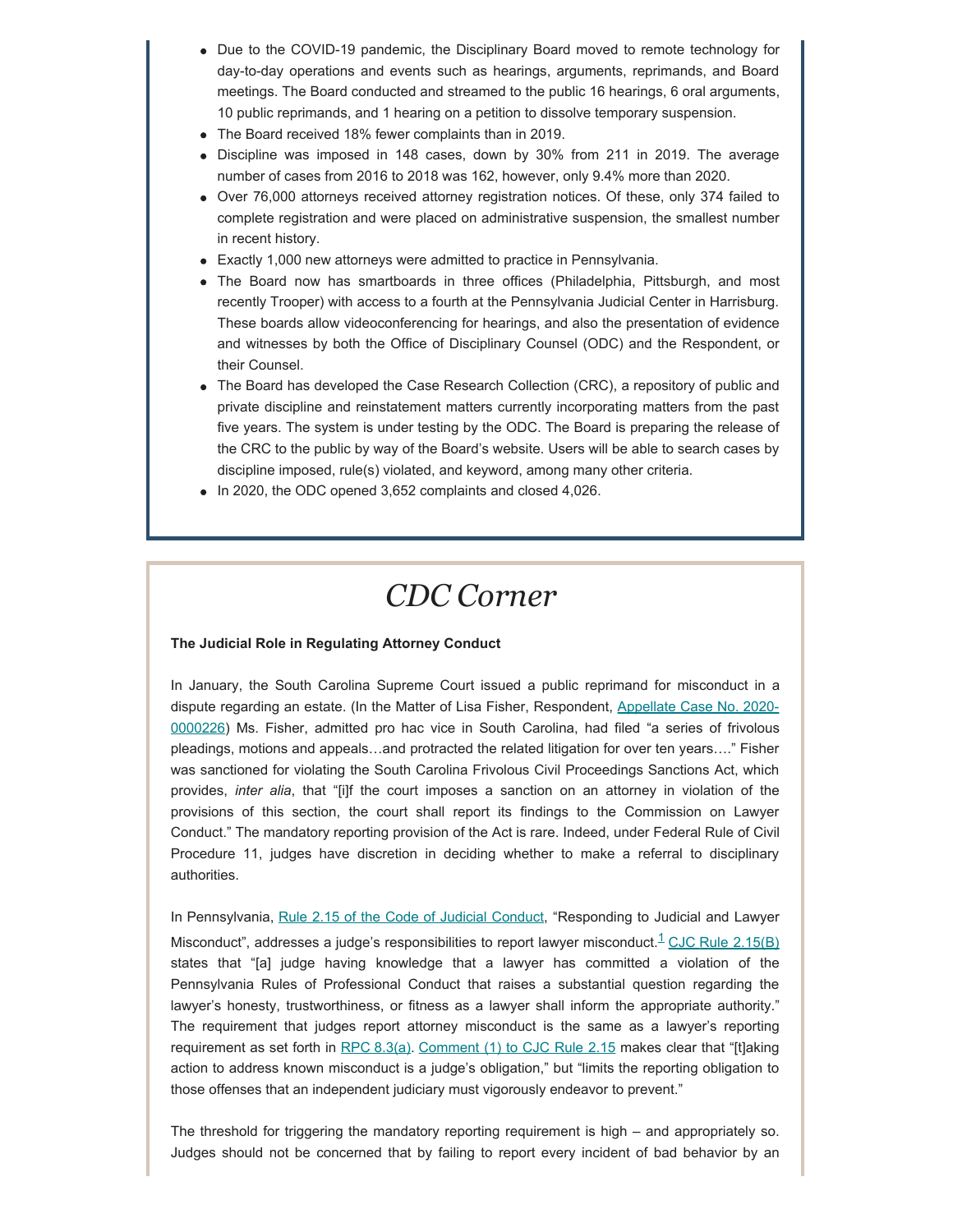attorney they run the risk of exposing themselves to discipline. However the [Code of Judicial](http://judicialconductboardofpa.org/code-of-judicial-conduct/) [Conduct](http://judicialconductboardofpa.org/code-of-judicial-conduct/), as well as other considerations, suggests that further analysis is necessary.

[CJC Rule 2.15\(D\)](http://judicialconductboardofpa.org/code-of-judicial-conduct/#2.15.) states that "[a] judge who receives information indicating a substantial likelihood that a lawyer has committed a violation of the Pennsylvania Rules of Professional Conduct shall take appropriate action." Comment  $(2)$  states that CJC Rule  $2.15(D)$  is not limited to situations where a judge has actual knowledge. The Rule reaches all violations, not just those that raise a substantial question regarding honesty, trustworthiness or fitness. Comment  $(2)$  further explains that appropriate actions "include but are not limited to communicating directly with the lawyer who may have committed the violation, or reporting the suspected violation to the appropriate authority or other agency or both."

In deciding whether the appropriate action under  $CJC$  Rule  $2.15(D)$  should include reporting suspected violations to disciplinary authorities, judges should consider that the conduct they are aware of may not be an isolated incident, but may be part of a pattern of behavior. Most lawyers today have geographically diverse practices. Misconduct in one court of common pleas, an appellate court, another state's court, or a federal court may seem insignificant. If each judge considers the misconduct an aberration and does not report the attorney, disciplinary authorities will not be able to see the existing or emerging pattern of misconduct. Reporting the attorney to disciplinary authorities may also lead the attorney to seek help for issues that may be contributing to the misconduct, such as depression, gambling addiction and substance abuse. As a result, ODC encourages judges who may be on the fence to make a report. Our office is charged with protecting the public. Making the report allows us to undertake an investigation, view the attorney's behavior in the context of other disciplinary complaints and the attorney's disciplinary history, and take action, if necessary, to protect the public.

Raymond S. Wierciszewski Deputy Chief Disciplinary Counsel

<span id="page-6-0"></span><sup>1</sup>Although not addressed directly to judges,  $Pa.R.D.E. 214(b)$  imposes a mandatory reporting requirement on "[t]he clerk of any court within the Commonwealth in which an attorney is convicted of any crime, or in which such conviction is reversed, [who] shall within 20 days after such disposition transmit a certificate thereof to Disciplinary Counsel, who shall file such certification with the Supreme Court."

# *Articles of Interest*

#### **ABA Ethics Committee Issues Formal Opinion on Materially Adverse Interests**

The American Bar Association's Standing Committee on Ethics and Professional Responsibility issued [Formal Opinion 497](https://www.americanbar.org/content/dam/aba/administrative/professional_responsibility/aba-formal-opinion-497.pdf), addressing Conflicts Involving Materially Adverse Interests.

The term "materially adverse" arises to conflicts involving [former clients under RPC 1.9](https://www.padisciplinaryboard.org/for-attorneys/rules/rule/3/the-rules-of-professional-conduct#rule-150) and [prospective clients under RPC 1.18.](https://www.padisciplinaryboard.org/for-attorneys/rules/rule/3/the-rules-of-professional-conduct#rule-159) The Opinion traces the history of the concept of material adverseness, and notes that "material adverseness" can exist even when direct adverseness – i.e., the lawyer being on the opposite side of a former or prospective client in a case – does not.

The opinion notes that "material adverseness" does not reach situations in which the representation of a current client is simply harmful to a former client's economic or financial interests, without some specific tangible direct harm.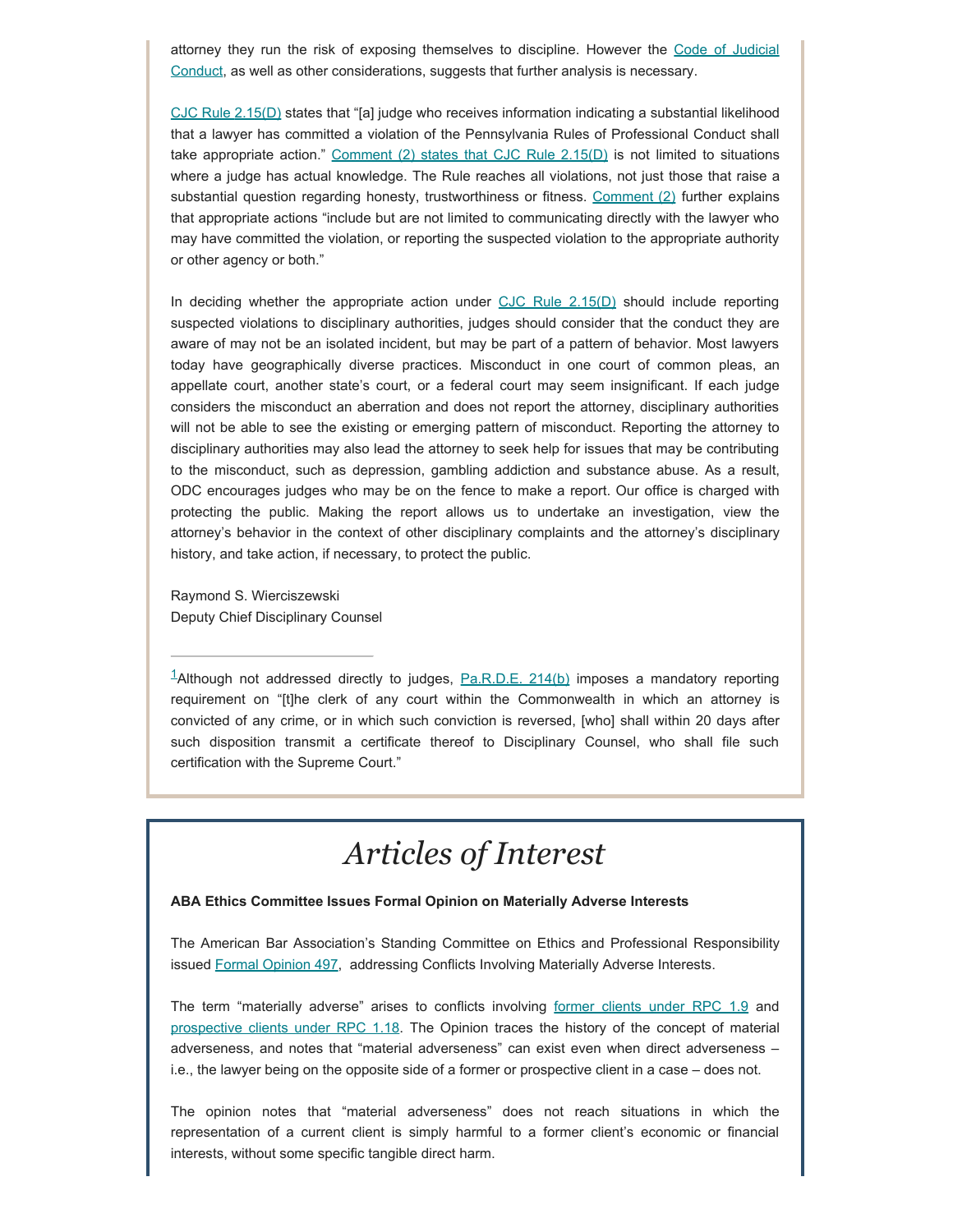The opinion gives several examples of how a materially adverse situation may arise, such as:

- Suing or negotiating against a former client on the same or on a substantially related matter, which is both directly and materially adverse.
- Attacking lawyer's own prior work. The opinion cites an example in which a lawyer represented the city in negotiating lanes for a company's truck traffic to a quarry, then undertook a challenge to the negotiated path in private nuisance litigation on behalf of neighboring landowners. While the city was not a party to the subsequent challenge, the lawyer was disqualified for taking a position contrary to his own prior work.
- Examining a former client. If a lawyer must use information learned in the former representation in order to competently examine the former client as a witness in another case, the lawyer has a conflict, unless that information has become "generally known."

The opinion concludes,

"Material adverseness" may exist when the former client is not a party or a witness in the current matter if the former client can identify some specific material legal, financial, or other identifiable concrete detriment that would be caused by the current representation. However, neither generalized financial harm nor a claimed detriment that is not accompanied by demonstrable and material harm or risk of such harm to the former or prospective client's interests suffices.

The opinion further notes that even if a conflict exists, the lawyer may still be able to proceed with the representation by obtaining the informed consent of the prior client. Informed consent is defined in [RPC 1.1](https://www.padisciplinaryboard.org/for-attorneys/rules/rule/3/the-rules-of-professional-conduct#rule-6) as "consent by a person to a proposed course of conduct after the lawyer has communicated adequate information and explanation about the material risks of and reasonably available alternatives to the proposed course of conduct." A law firm may also be able to proceed after screening a lawyer with a personal conflict consistent with the requirements of RPC  $1.18(d)$  $(2)$ .

#### **Lawyer Grabbing Lunch Embarrassed on Zoom**

A lawyer in Patna, India, decided, as many of us have from time to time, to grab a bite to eat during an extended Zoom conference. And like many of us, he forgot to check that his camera was turned off, which became a problem when the nation's Solicitor General tried to speak to him. Not until the Solicitor General called him on the phone did he realize what was happening.

<span id="page-7-1"></span>It's far from the worst Zoom error, as a formerly prominent American legal celebrity could attest<sup>1</sup>, but it might be the funniest. [His expression at 0:25](https://abovethelaw.com/2021/03/lawyer-fails-to-turn-off-camera-starts-shoveling-down-lunch-on-call-with-top-government-official/), when the realization strikes, is priceless.

<span id="page-7-0"></span> $1$  Nope, not even going to link that one.

## *Attorney Well-Being*

**Well-Being Week in Law – May 3-7**

May has long been recognized as Mental Health Awareness Month, and in conjunction with that event, the first week in May – this year, May 3-7 – has been designated by the Institute for Well-Being in Law (IWIL) (formerly named the National Task Force on Lawyer Well-Being) as [Well-](https://lawyerwellbeing.net/lawyer-well-being-week/)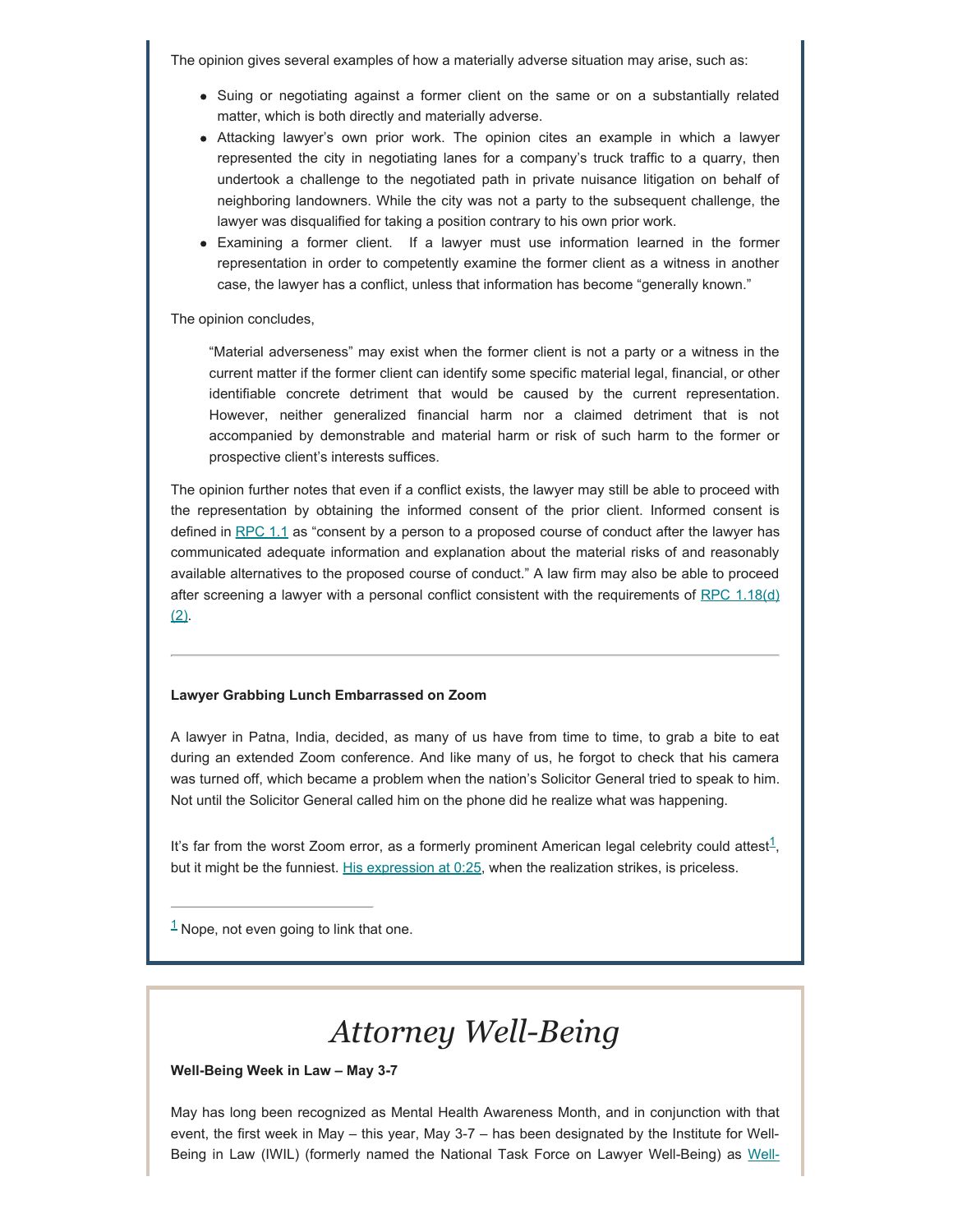#### [Being Week in Law \(WWIL\).](https://lawyerwellbeing.net/lawyer-well-being-week/)

Organizations such as the American Bar Association (ABA) Law Practice Division's Attorney Well-Being Committee and the ABA Commission on Lawyer Assistance Program's (CoLAP) Well-Being Committee will sponsor a number of events to raise awareness about mental health and encourage action and innovation across the profession to improve well-being. [WWIL in 2020](https://www.americanbar.org/groups/law_practice/events_cle/LawyerWellbeingWeek/) included sessions on physical, spiritual, intellectual, occupational, social, and emotional wellbeing. Topics addressed include:

- Physical well-being: Diet, sleep, stress management, substance abuse recovery;
- Spiritual well-being: Finding a sense of purpose and meaning, aligning life and work to values;
- Occupational and intellectual well-being: Learning and development, personal satisfaction and growth, financial stability;
- Social well-being: building connections and support networks, contributing to groups;
- Emotional well-being: Understanding, identifying, and using emotions, getting help.  $\bullet$

The organization has not published a specific agenda for the 2021 observation yet, but interested persons can sign up for notifications at [this link.](https://lawyerwellbeing.net/lawyer-well-being-week/)

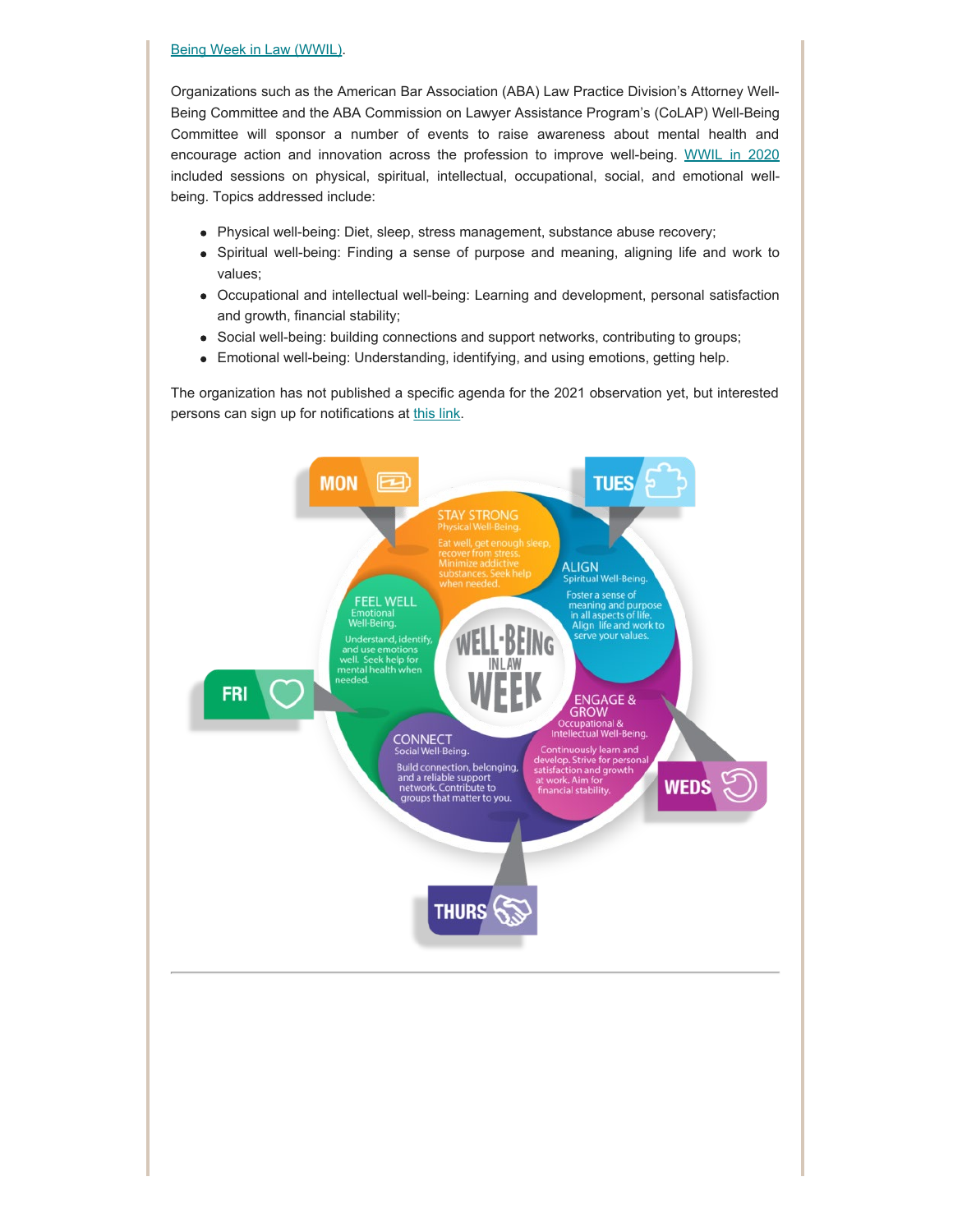

[Lawyers Concerned for Lawyers](https://www.lclpa.org/) (LCL) is a confidential and safe resource for Pennsylvania attorneys and their family members who may be struggling with their mental health or substance use. An astounding one in three legal professionals will face these issues at some point in their career. Over the past 32 years, LCL has confidentially assisted and supported thousands of individuals who have faced a myriad of challenges (including grief, stress, anxiety, depression, eating disorders, gambling problems, problematic alcohol or prescription drug use, etc.), helping them navigate through dark and difficult times. Members of our profession are dying because they are afraid or unable to ask for help. If you or someone you know is struggling, please call us. You may save a life. There is help and there is hope.

### Resource Guide [for the Legal Profession During COVID-19](https://www.lclpa.org/wp-content/uploads/2021/03/March-2021-LCL-COVID-Resource-Guide.pdf)

### **Confidential 24/7 Helpline: 1-888-999-1941**

Lawyers-only support meetings Peer and staff support & resource coordination LCL resources are free, voluntary, & confidential Free CLE, resources, and information at [www.lclpa.org](https://www.lclpa.org/) Assessment by a healthcare professional to determine a customized treatment plan, if indicated

### *Around the Court*



**PA Supreme Court, Department of Human Services Address Criminal Justice Reform for Pennsylvanians with Autism**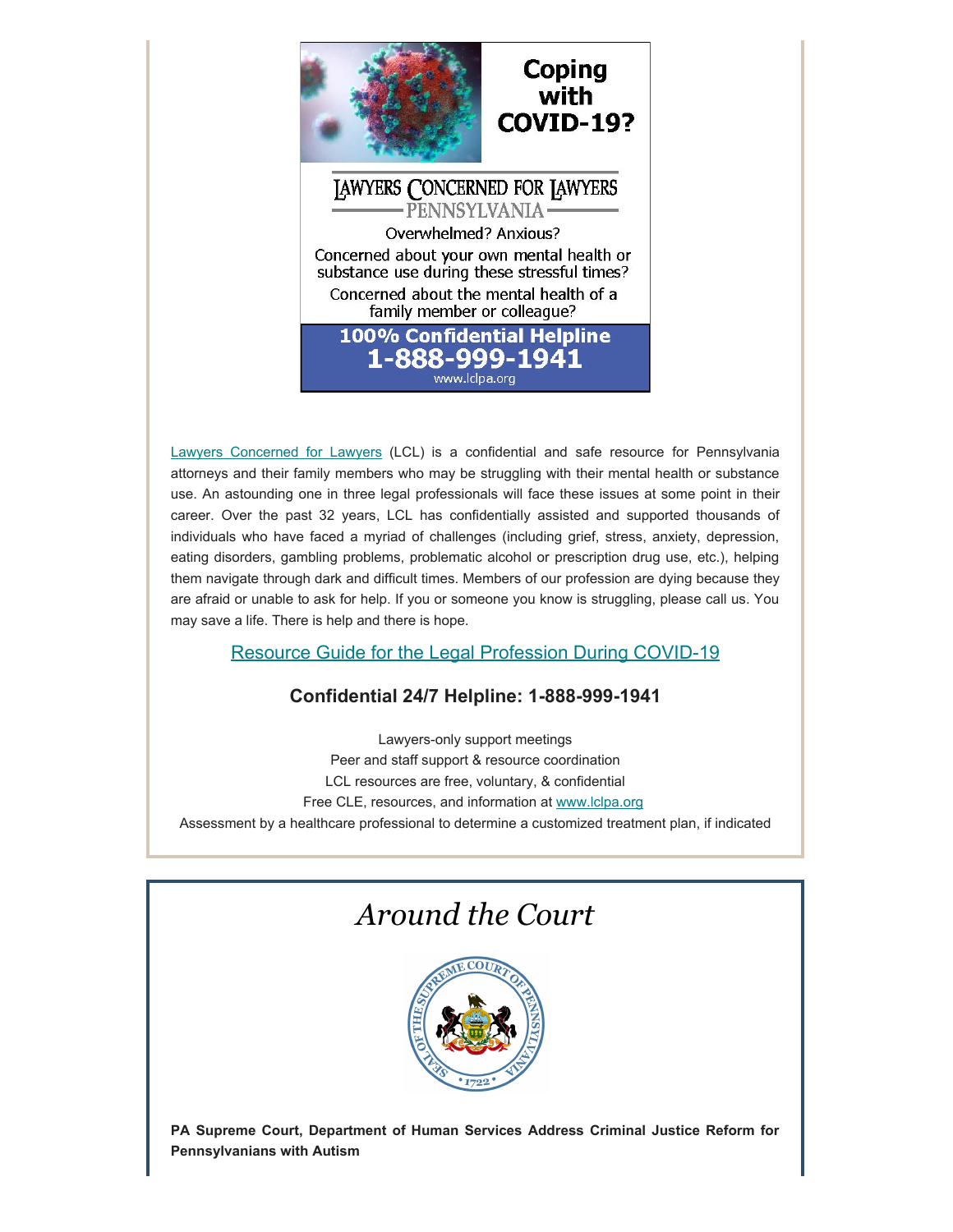Recognizing the importance of criminal justice reform for those with an autism spectrum disorder (ASD), the Pennsylvania Supreme Court, along with the Pennsylvania Department of Human Services (DHS), took steps toward addressing access to justice issues in central Pennsylvania and the Susquehanna Valley.

"The goal here is simple – listen to those living in silence for too long, learn from their experiences and give power to their voices to educate those around us," Justice Kevin Dougherty said. "That's the way you work together to bring about real and lasting change for people in need.

"These forums have sparked invaluable conversations with more than 1,000 people across Pennsylvania – and we're just getting started. The message is clear -- if we're truly committed to reforming our system, we need to broaden our vision and open ourselves up to someone else's reality – especially when it looks different than our own."

In 2020, the Supreme Court signaled its commitment to Pennsylvanians with autism by forming a first-of-its-kind partnership with the Department of Human Services to heighten the focus on helping judges better understand and communicate with individuals with an ASD.

[Read More...](http://www.pacourts.us/assets/files/newsrelease-1/file-11337.pdf?cb=2404c8)



*From the Pennsylvania Bar Association*

Your Other Partner

Attorneys who hold client funds must maintain IOLTA accounts. However, many have received very little training on how to appropriately manage these accounts. The PBA's education department, the Pennsylvania Bar Institute (PBI), has a number of resources and CLE programs to help attorneys understand the requirements; one being **IOLTA Compliance**: Keeping Client [Funds Safe and Keeping You Out of Trouble 2020.](https://www.pbi.org/Meetings/Meeting.aspx?ID=39521&utm_medium=email&_hsmi=117177482&_hsenc=p2ANqtz-9OHcMBY-AYGH-tfPfOcdBcP7-CU8Nhjh4eXBU6iN4e6ocW69p4VIsq_V_DYjMro5Slushw7CZlbzop8q8M8hF1n6gxwA&utm_content=117177482&utm_source=hs_email)

Another recent course offering was [IOLTA Accounts - More Questions & More Answers to the](https://pbi.org/Meetings/Meeting.aspx?ID=39928) [Most Commonly Asked Questions](https://pbi.org/Meetings/Meeting.aspx?ID=39928). This program covers topics like: Fee Agreements, Distribution Statements, Accounting and Delivery of Funds, Liens, Mandatory Overdraft Notification, Client Ledger, Exclusions, Exemptions, Ethics, and more! [Download this program's course book](https://www.pbi.org/ProductCatalog/Product.aspx?ID=40387).

*Please note that the Disciplinary Board of the Supreme Court of Pennsylvania and the Pennsylvania Bar Association (PBA) are separate organizations. For more information about PBA, visit their [website](https://www.pabar.org/site/).*